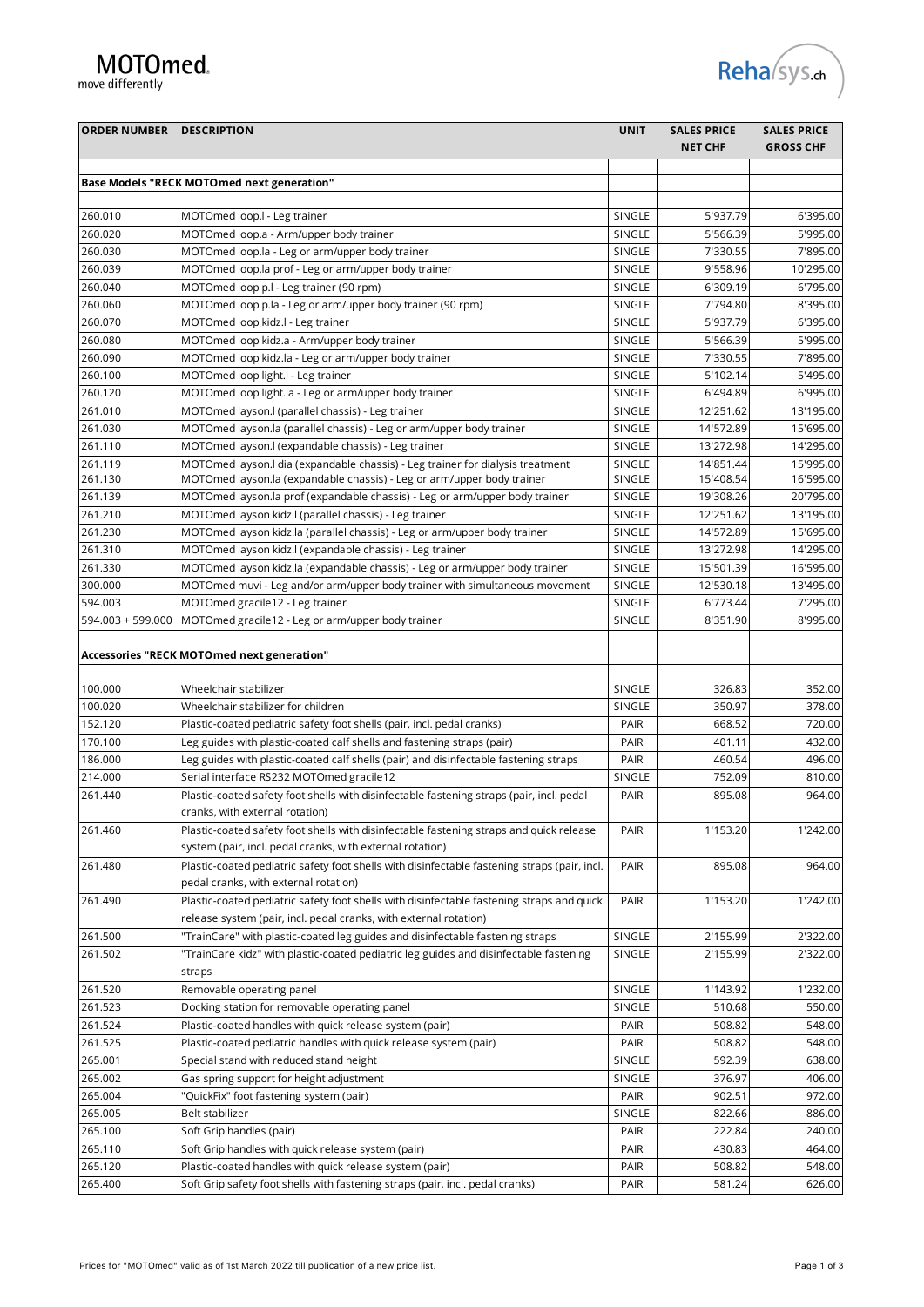## MOTOmed.



| <b>ORDER NUMBER DESCRIPTION</b> |                                                                                                               | <b>UNIT</b> | <b>SALES PRICE</b><br><b>NET CHF</b> | <b>SALES PRICE</b><br><b>GROSS CHF</b> |
|---------------------------------|---------------------------------------------------------------------------------------------------------------|-------------|--------------------------------------|----------------------------------------|
| 265.421                         | Plastic-coated safety foot shells with fixation by fastening straps (pair, incl. pedal<br>cranks)             | PAIR        | 668.52                               | 720.00                                 |
| 265.440                         | Plastic-coated safety foot shells with disinfectable fastening straps (pair)                                  | PAIR        | 895.08                               | 964.00                                 |
| 265.441                         | Plastic-coated safety foot shells with disinfectable fastening straps (pair, incl. pedal<br>cranks)           | PAIR        | 895.08                               | 964.00                                 |
| 265.460                         | Plastic-coated pediatric safety foot shells with fixation by fastening straps (pair, incl.<br>pedal cranks)   | PAIR        | 746.52                               | 804.00                                 |
| 265.480                         | Plastic-coated pediatric safety foot shells with disinfectable fastening straps (pair, incl.<br>pedal cranks) | PAIR        | 895.08                               | 964.00                                 |
| 265.500                         | Activation of serial interface                                                                                | SINGLE      | 752.09                               | 810.00                                 |
| 302.000                         | Leg guides with calf shells (pair)                                                                            | PAIR        | 289.69                               | 312.00                                 |
| 303.000                         | Leg guides with plastic-coated calf shells and fastening straps (pair)                                        | PAIR        | 365.83                               | 394.00                                 |
| 308.100                         | Belt stabilizer comfort                                                                                       | SINGLE      | 993.50                               | 1'070.00                               |
| 356.200                         | Plastic-coated forearm shells with disinfectable fastening straps and quick release<br>system (pair)          | PAIR        | 1'223.77                             | 1'318.00                               |
| 372.000                         | Plastic-coated ergo handles (pair)                                                                            | PAIR        | 553.39                               | 596.00                                 |
| 372.200                         | Plastic-coated ergo handles with quick release system (pair)                                                  | PAIR        | 781.80                               | 842.00                                 |
| 507.020                         | Pedal radius quick adjustment (leg trainer, pair)                                                             | PAIR        | 1'214.48                             | 1'308.00                               |
| 507.021                         | Pedal radius quick adjustment (leg trainer, pair)                                                             | PAIR        | 1'322.19                             | 1'424.00                               |
| 507.050                         | Pedal radius quick adjustment (arm trainer, pair)                                                             | PAIR        | 610.96                               | 658.00                                 |
| 555.000                         | Tetra handles (pair)                                                                                          | PAIR        | 584.96                               | 630.00                                 |
| 555.020                         | Pediatric tetra handles (pair)                                                                                | PAIR        | 651.81                               | 702.00                                 |
| 555.200                         | Tetra handles with quick release system (pair)                                                                | PAIR        | 878.37                               | 946.00                                 |
| 556.003                         | Forearm shells with arm cuffs, size XS (pair)                                                                 | PAIR        | 659.24                               | 710.00                                 |
| 556.004                         | Forearm shells with arm cuffs, size S (pair)                                                                  | PAIR        | 659.24                               | 710.00                                 |
| 556.005                         | Forearm shells with arm cuffs, size M (pair)                                                                  | PAIR        | 659.24                               | 710.00                                 |
| 556.006                         | Forearm shells with arm cuffs, size L (pair)                                                                  | PAIR        | 659.24                               | 710.00                                 |
| 556.007                         | Forearm shells with arm cuffs, size XL (pair)                                                                 | PAIR        | 659.24                               | 710.00                                 |
| 556.023                         | Pediatric forearm shells with arm cuffs, size XS (pair)                                                       | PAIR        | 642.53                               | 692.00                                 |
| 556.024                         | Pediatric forearm shells with arm cuffs, size S (pair)                                                        | PAIR        | 642.53                               | 692.00                                 |
| 557.000                         | Vertical handles with hand rests (pair)                                                                       | PAIR        | 272.98                               | 294.00                                 |
| 557.020                         | Pediatric vertical handles with hand rests (pair)                                                             | PAIR        | 272.98                               | 294.00                                 |
| 557.200                         | Vertical handles with hand rests and quick release system (pair)                                              | PAIR        | 531.10                               | 572.00                                 |
| 562.000                         | Hand fixation by wrist cuff, size L (piece)                                                                   | SINGLE      | 98.42                                | 106.00                                 |
| 562.020                         | Hand fixationon by wrist cuff, size S (piece)                                                                 | SINGLE      | 98.42                                | 106.00                                 |
| 562.030                         | Hand fixation by wrist cuff, size M (piece)                                                                   | SINGLE      | 98.42                                | 106.00                                 |
| 586.100                         | Safety foot shells for adults, gracile12 (pair, incl. pedal cranks)                                           | PAIR        | 772.52                               | 832.00                                 |
| 587.100                         | Flat stand (flat steel)                                                                                       | SINGLE      | 261.84                               | 282.00                                 |
| 588.020                         | Pedal radius quick adjustment for pediatric safety foot shells (leg trainer, pair)                            | PAIR        | 1'097.49                             | 1'182.00                               |
| 598.000                         | Self-operated foot holders (pair)                                                                             | PAIR        | 672.24                               | 724.00                                 |
| 599.100                         | Arm/upper body trainer active and passive (retrofit kit)                                                      | SINGLE      | 2'488.39                             | 2'680.00                               |
|                                 | Upgrade Bundles "RECK MOTOmed next generation"                                                                |             |                                      |                                        |
|                                 |                                                                                                               |             |                                      |                                        |
| 260.211                         | Upgrade MOTOmed loop.I -> MOTOmed loop.Ia                                                                     | SINGLE      | 2'597.96                             | 2'798.00                               |
| 260.213                         | Upgrade MOTOmed loop.I -> MOTOmed loop light.la                                                               | SINGLE      | 2'597.96                             | 2'798.00                               |
| 260.214                         | Upgrade MOTOmed loop.I -> MOTOmed loop p.I                                                                    | SINGLE      | 1'847.73                             | 1'990.00                               |
| 260.215                         | Upgrade MOTOmed loop.I -> MOTOmed loop p.la                                                                   | SINGLE      | 2'597.96                             | 2'798.00                               |
| 260.216                         | Upgrade MOTOmed loop.I -> MOTOmed loop kidz.I                                                                 | SINGLE      | 1'847.73                             | 1'990.00                               |
| 260.217                         | Upgrade MOTOmed loop.I -> MOTOmed loop kidz.la                                                                | SINGLE      | 2'597.96                             | 2'798.00                               |
| 260.221                         | Upgrade MOTOmed loop.a -> MOTOmed loop.la                                                                     | SINGLE      | 2'597.96                             | 2'798.00                               |
| 260.223                         | Upgrade MOTOmed loop.a -> MOTOmed loop light.la                                                               | SINGLE      | 2'597.96                             | 2'798.00                               |
| 260.225                         | Upgrade MOTOmed loop.a -> MOTOmed loop p.la                                                                   | SINGLE      | 2'597.96                             | 2'798.00                               |
| 260.227                         | Upgrade MOTOmed loop.a -> MOTOmed loop kidz.la                                                                | SINGLE      | 2'597.96                             | 2'798.00                               |
| 260.228                         | Upgrade MOTOmed loop.a -> MOTOmed loop kidz.a                                                                 | SINGLE      | 1'847.73                             | 1'990.00                               |
| 260.230                         | Upgrade MOTOmed loop.la -> MOTOmed loop.l                                                                     | SINGLE      | 2'597.96                             | 2'798.00                               |
| 260.232                         | Upgrade MOTOmed loop.la -> MOTOmed loop.a                                                                     | SINGLE      | 1'847.73                             | 1'990.00                               |
| 260.233                         | Upgrade MOTOmed loop.la -> MOTOmed loop light.la                                                              | SINGLE      | 2'597.96                             | 2'798.00                               |
| 260.234                         | Upgrade MOTOmed loop.la -> MOTOmed loop p.l                                                                   | SINGLE      | 2'597.96                             | 2'798.00                               |
| 260.235                         | Upgrade MOTOmed loop.la -> MOTOmed loop p.la                                                                  | SINGLE      | 1'847.73                             | 1'990.00                               |